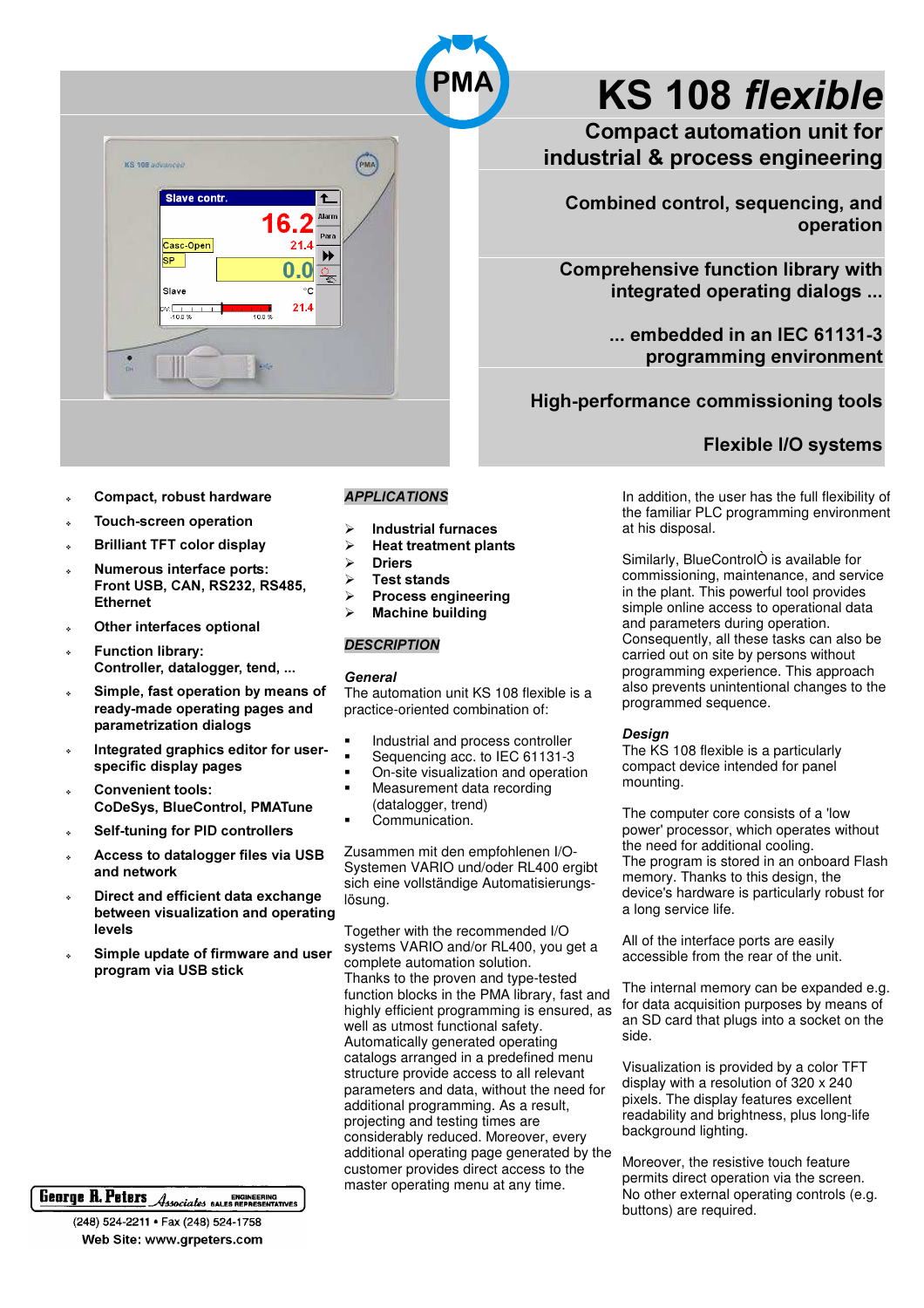

#### IEC 61131 programming environment Programming of the terminal is based on

the international IEC 61131-3 standard. The CoDeSys system is fully compatible with the standard, and offers convenient programming in all of the languages defined in IEC 61131:

- **Instruction List (IL)**
- Function Block Diagram (FBD)
- **Ladder Diagram (LD)**
- **Structured Text (ST)**
- **Sequential Function Chart (SFC)**
- Continuous Function Chart (CFC)

Powerful test functions greatly reduce the necessary programming and commissioning times.

The integrated visualization system supports the convenient generation of customized operating pages.



#### **BlueControl**

This tool permits on-site display and adjustment of selected plant parameters using an Explorer-type structure.



By exporting these parameters to CoDeSys, the data can be transferred into the PLC project as basic settings. In addition, BlueControl® provides online operation plus display of the variables.

#### **Function library**

The library of the KS 108 flexible contains a comprehensive range of functions for the following operations:

- **-** Controlling
- **•** Programming
- I/O connections
- Scaling
- Arithmetic
- Logic
- Trend
- Datalogging

The example of a programmer block with its associated online parametrizing dialog is shown below.

|            | KS108 A PROG |
|------------|--------------|
| ai PSet    | ao SP        |
| ai DBlock  | ao TNetto    |
| ai ProgNo  | ao TBrutt    |
| ai PV      | ao TRest     |
| ai SlavNo  | ao SegNo     |
| di hide    | ao SPend     |
| di lock    | ao ProgNo    |
| di run     | ao SegRes    |
| di reset   | ao Bl no     |
| di preset  | do run       |
| di search  | do reset     |
| di p show  | do end       |
| di halt    | do fkey      |
| di manfree | do preset    |
| tData      | do manual    |

| AnalogProgrammer - Parameter |   |
|------------------------------|---|
| Rec 1<br>RecEdit             | T |
| $-1111.0$<br>SP <sub>0</sub> | T |
| Zeit<br>Type 1               |   |
| 0:01:00<br>TpGr 1            |   |
| SP <sub>1</sub><br>111.0     |   |
| Gradient<br>Type 2           |   |

Integrated visualisation system

Every function block of the PMA library automatically supplies the associated operating dialogs.

| Hauptmenü            |  |
|----------------------|--|
| Bedienseiten         |  |
| Parameter            |  |
| <b>Konfiguration</b> |  |
| /O-Daten             |  |
| Allgemeine Daten     |  |
|                      |  |



| <b>Master profiler</b>          |     |                  |      |
|---------------------------------|-----|------------------|------|
| Rezept 1                        |     |                  |      |
| 33,000<br>PV.<br>12<br>Segment: |     | 1212.00          | Para |
|                                 |     | 1111.00  1212.00 | œ    |
| tSegRest [h]                    |     | 0:00:00          | F    |
| tNetto [h]                      |     | 2:09:00          |      |
| tRest [h]                       |     | 0:00:00          |      |
| man                             | end | stop             |      |



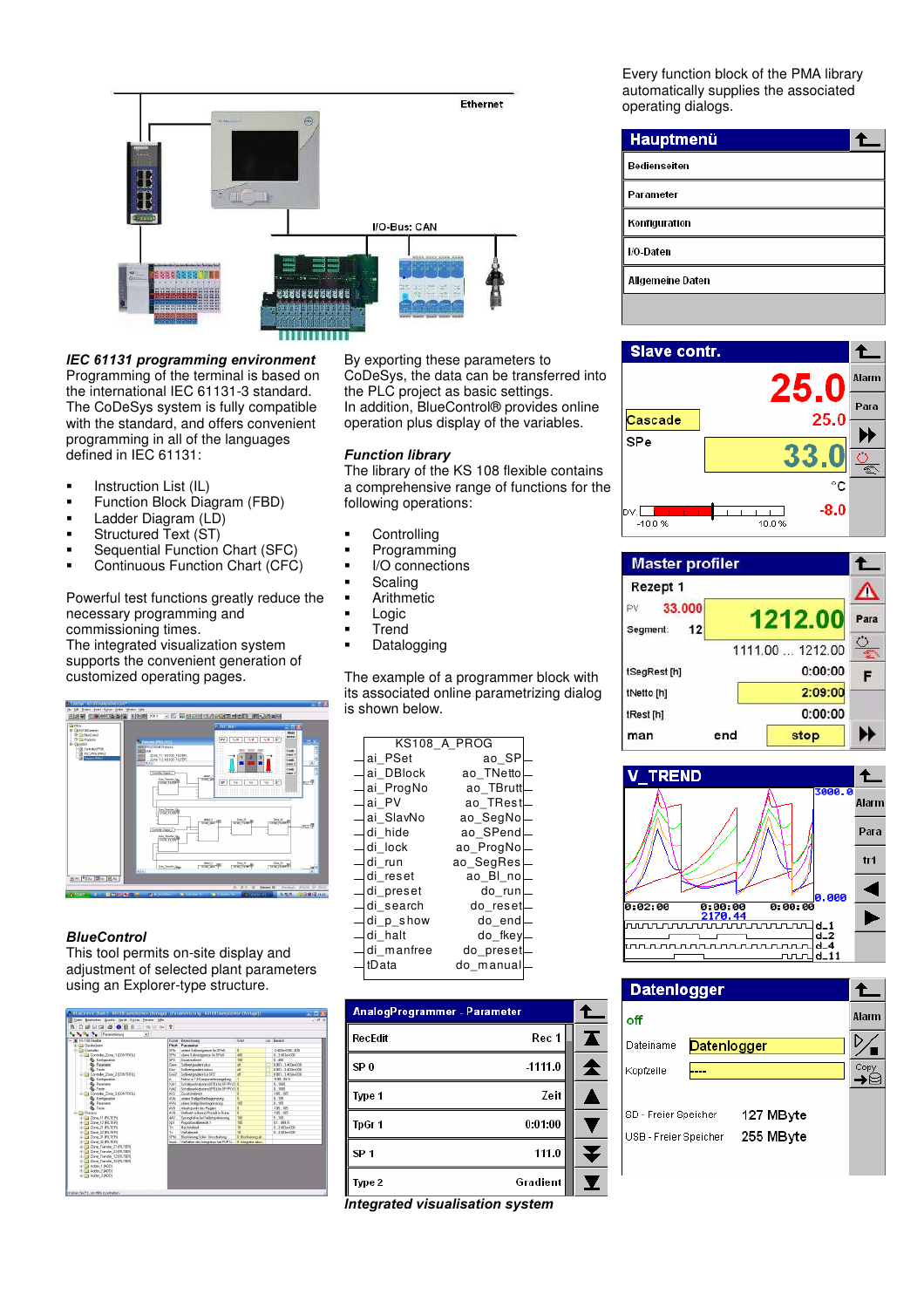#### **TECHNICAL DATA**

#### **PROCESSOR**

CPU: Freescale Power PC / 266 MHz Fanless cooling 64 MByte RAM / 32 MByte free 16 MByte Flash / 8 MByte free 16kByte RAM (Retain) Real time clock Backup: Lithium battery

#### DISPLAY

5,7-inch colour TFT, Resolution: QVGA 320 x 240 pixels 256 colours, resistive touch operation

#### **INTERFACES**

#### Serial interfaces

Type: RS 232, 9-pin Sub-D Max. cable length: 12 m

Type: RS 485, 9-pin Sub-D Galvanic isolated, Max. cable length: 1000 m

#### CAN interface

galvanic isolated, 9 pol. Sub-D, max. cable length according to CANopen standard

#### Network

Ethernet interface (10/100 Base-T) Galvanic isolated

#### USB interface

USB Host (Typ A, front access)

#### Expansion interface

Slot for I/O module Slot for fielbus module Slot for SD card

#### POWER SUPPLY

Supply voltage: 24 V DC (18…32V / SELV) Galvanic isolated Residual ripple: ≤ 4 Vss Current consumption: typical 1A, max. 2 A

#### **ENVIRONMENTAL CONDITIONS**

Permissible temperatures For specified accuracy: 0...50°C Storage & transport: -20...70 °C

Relative humidity: max. 85% no condensation

#### **INFLUENCING FACTORS**

#### Power supply

No effect. No loss of data in case of a power supply failure (Flash, EEPROM)

**Vibration test** Sinusoidal oscillations in accordance with IEC 60068-2-6 and EN 60068-2-6; Test Fc: 10…150Hz, 1g

#### **Shock test**

to IEC 60068-2-27 and EN 60068-2-27 Test Ea: 15g for 10 ms, half sine wave

#### ELECTROMAGNETIC COMPATIBILITY

#### Immunity test

In accordance with 61000-6-2 and EN 61326-1, Industry

#### **Emission test**

In accordance with 61000-6-4 and EN 61326-1, Industry

#### **GENERAL**

Weight approx. 1,5 kg

**Protection class** Front panel: IP 65 Rear: IP 20

#### Electrical safety

Complies with EN 61 010-1 and IEC 61131-2 Over-voltage category II Contamination degree 2 Protection Class III

#### CE marking

Fulfills the EU Directives for electromagnetic compatibility and low voltage.

 $UL / cUL$ submitted

#### Standard accessories

Supply voltage terminal Mounting accessories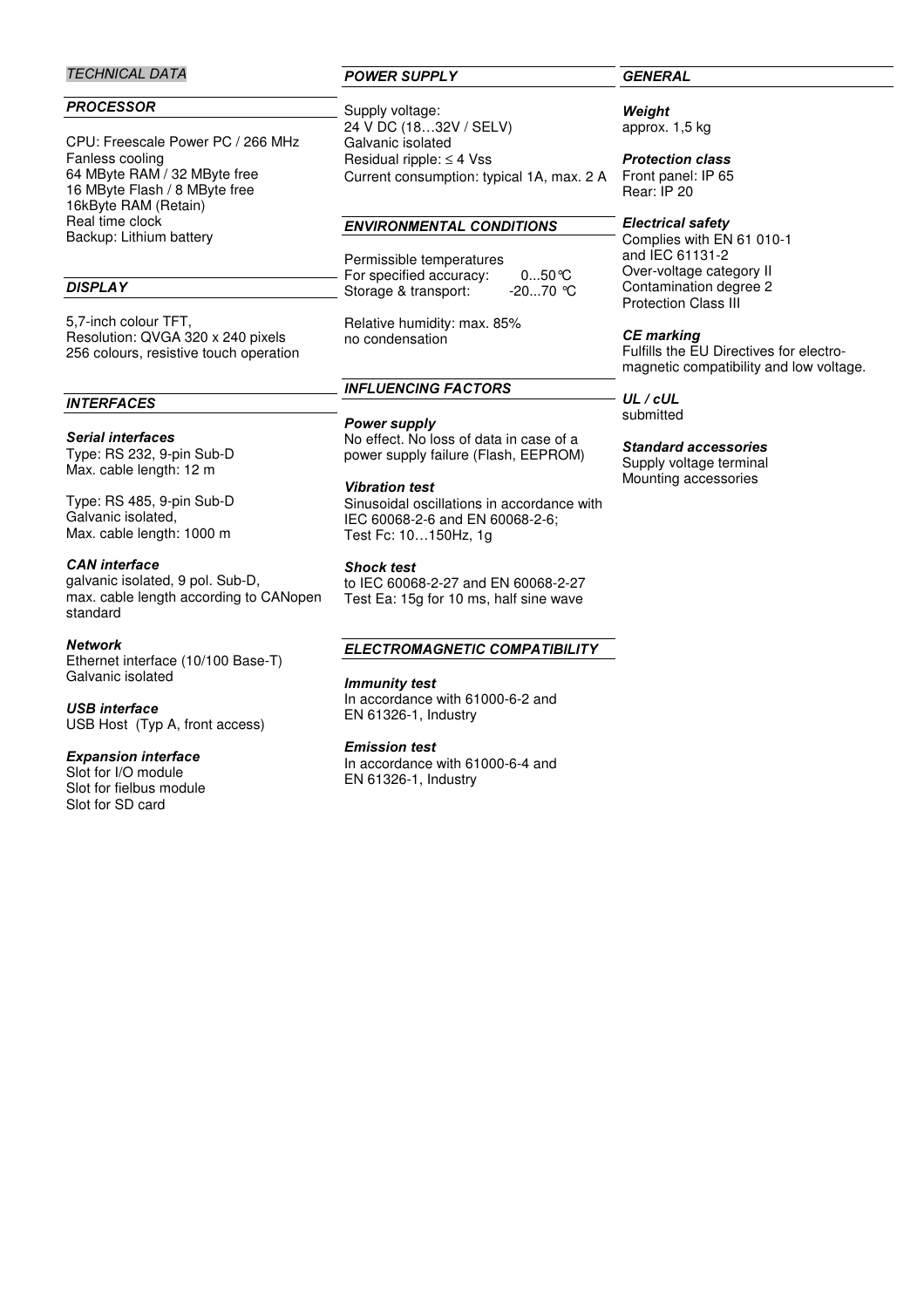

Fig. 1: Overall dimensions KS 108 flexible



Fig. 2: Fitting dimensions KS 108 flexible